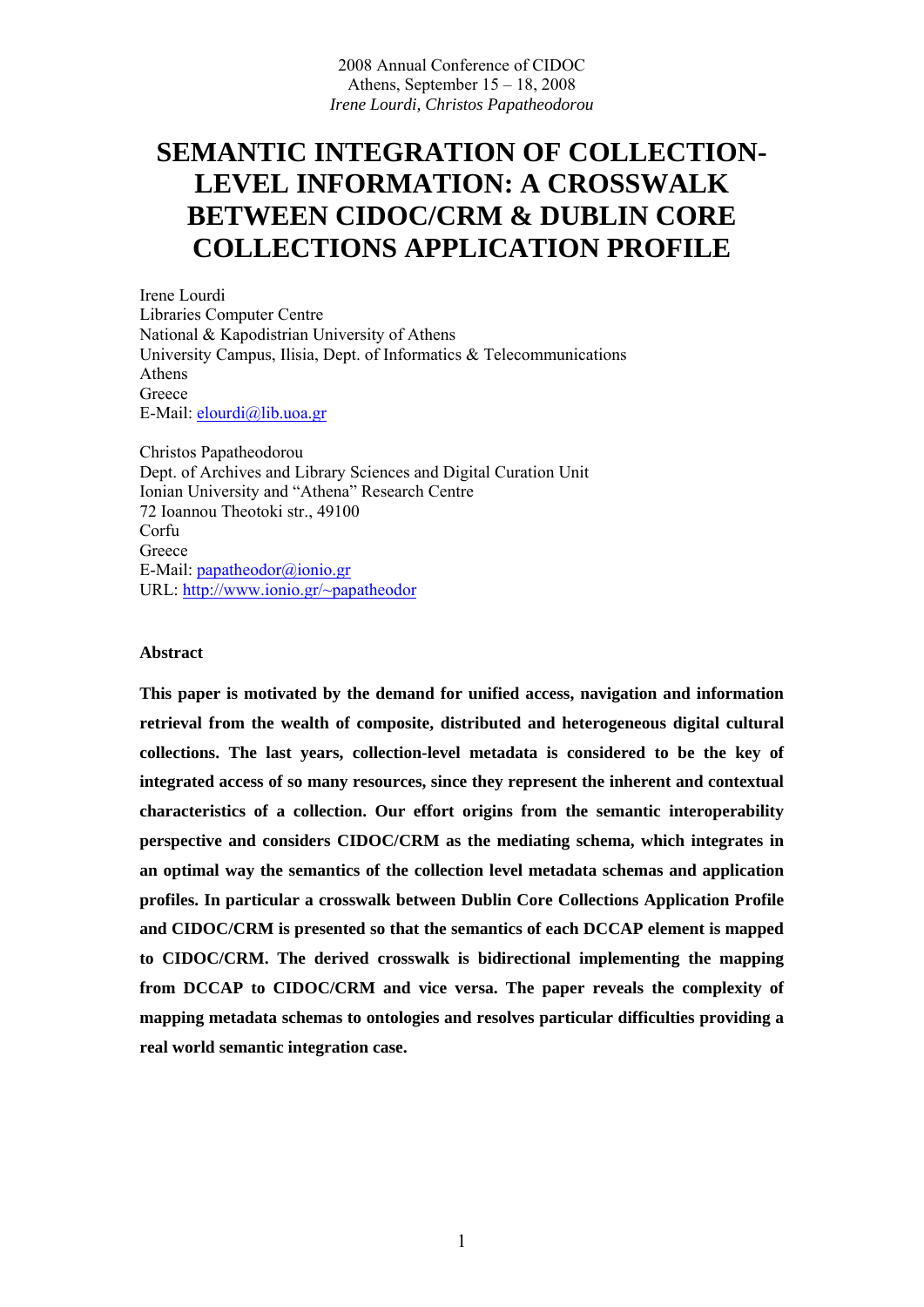## **INTRODUCTION**

The last years an explosion of cultural heritage digitization projects has been implemented taken place with the result to prevail a plethora of information in the web, which it is considered the central forum for data storage and information exchange between various digital applications. According to Gill and Miller (2002), digital cultural content is a broad concept that includes multimedia surrogates for material owned by the world's museums, libraries and archives, and their associated descriptive and contextual information. The implementation of all these digitization projects aims not only at material preservation but also at getting people close to cultural heritage.

The information landscape has changed recently. Researchers and simple users desire to find intellectual and cultural materials easily, without concerning about institutional or national boundaries (Dempsey, 2000). When users need to find information for a specific subject, they prefer to collect data from all the institutions and sources, which might be holders of this kind of information, through an integrated digital environment. This kind of request is quite difficult to be achieved, since all the digitization projects use various metadata schemas according their particular resource description needs. The existing metadata heterogeneity makes difficult for the user to access the information he is seeking, and quite often he is confused or miss valuable information for his own interest.

Thus, the so–called "memory institutions" (Dempsey, 2000) in front of the increasing demand for global access to highly distributed, heterogeneous, and dynamic cultural heritage wealth are exploring possible solutions for integrating and analyzing the data from multiple sources. They are obliged to provide their cultural resources in a unified manner, to ensure that users will follow unified routes to their goals. In this context scientific research has focused on matters of interoperability and integration, taking into account that many cultural heritage metadata schemas, even though they differ in format, language or structure, they are often semantically related with each other.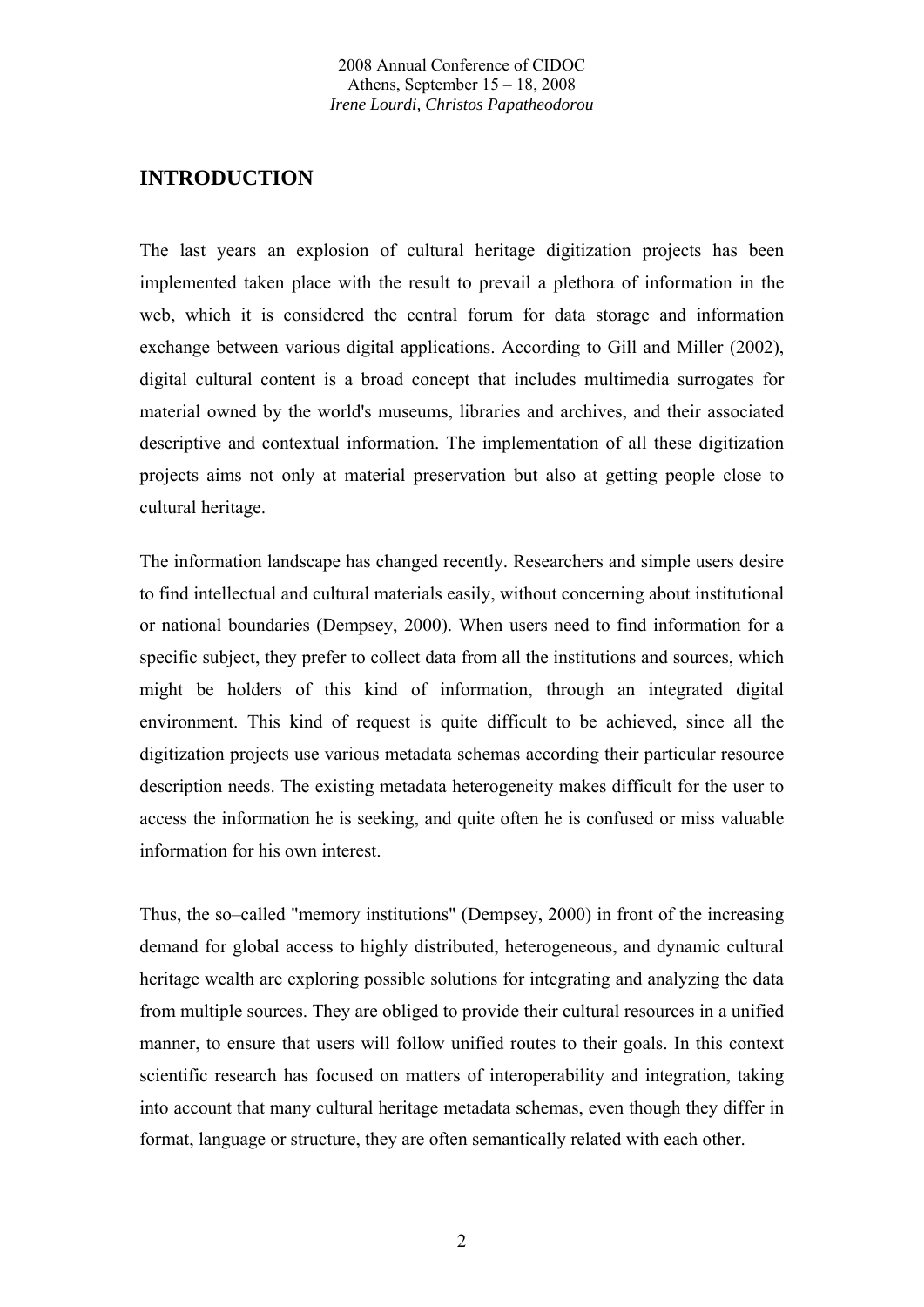To face this challenge, in this paper we propose an efficient ontology-based method to integrate the collection-level metadata, giving to the users the chance to find easily information not only about item-level descriptions but also about the collections. In particular we present a crosswalk between Dublin Core Collections Application Profile (DCCAP) (Dublin, 2006) and the CIDOC/CRM (Icom/Cidoc, 2006) by focusing on important mapping issues. The harmonization of these two schemas is expected to offer a semantically rich model able to present historical events and facilitate the conceptual unification of the cultural collections' entities as well as the information retrieval from various sources.

The outline of the paper is as follows. The following section provides an overview of the collection-level metadata schemas and the related work on information integration. Then the cultural heritage collection curation activities are represented using CIDOC/CRM, while in the fourth section the DCCAP model is briefly presented. In the next section the mapping between DCCAP and CIDOC/CRM is presented, addressing the main issues the mapping confronts and finally the paper closes with the presentation of the conclusions of the whole research effort.

# **SEMANTIC INTEGRATION OF COLLECTION–LEVEL METADATA**

### **Collection – level metadata schemas**

The need for collection-level descriptions became urgent only when there have been a huge volume of remote databases and different digital applications. Except archives, libraries and museums focused their cataloguing on item-level and therefore until recently there have been no best practices and cataloguing rules for the description of collection-level entities. The realm of digital libraries paid particular attention on the collection-level description due to the volume of available digital content and need for the integration of the distributed and heterogeneous information.

Cultural heritage institutions have developed various metadata schemas for collectionlevel description satisfying their institution management policy and requirements. The diversity of institutional management perspectives, makes impossible to create a single descriptive schema covering almost all the communities needs (Gill, 2004).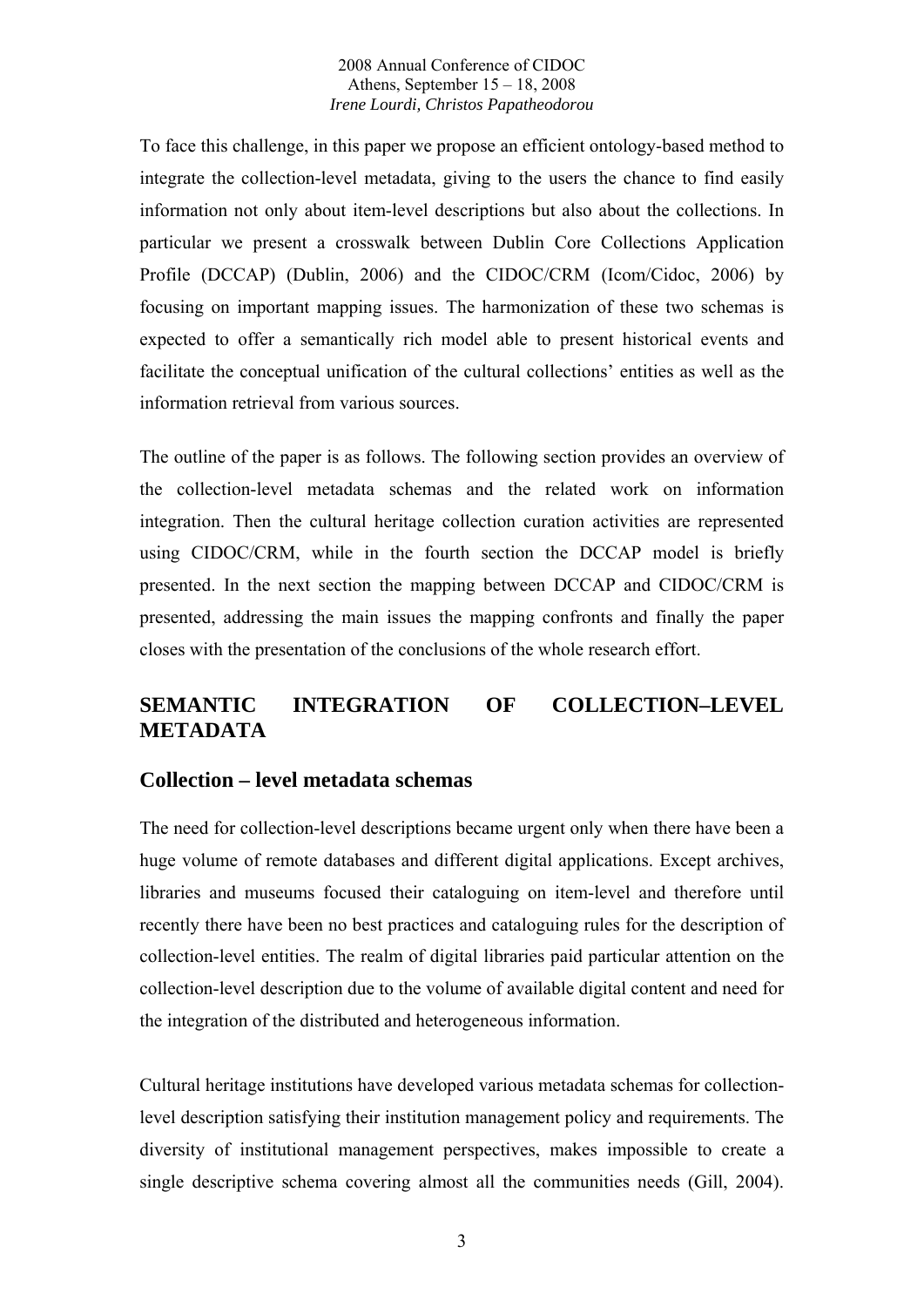Hence a plethora of standards and local community-specific metadata models have been created employing different data structures, data content rules and (to some extent) data formats to encode their collections and the information they contain. The most widely known standards for collection-level description are: RSLP (Powell), DCCAP (Dublin, 2006), NISO (ANSI/NISO) and EAD (LC, 2002). All these schemas are targeted on specific types of organizations, for example EAD on archives and RSLP on library collections, but they have the same scope of description.

In general, collection-level description schemas are not a substitute for item-level description (Chapman, 2004). They really intend to allow users to search for information across library, museum and archive domains and they are clearly desirable, since they enable the discovery of collections of interest, prior to item-level discovery. Collection-level metadata represent the inherent and contextual characteristics of a collection and are considered a key factor for gathering information from distributed digital resources. As Hakala in (2005) claims, "collection-level descriptions facilitate an agent to:

- Discover collections of potential interest
- Identify a collection
- Select one or more collections from amongst a number of discovered collections
- Identify the informational services that provide access to the collection"

## **Interoperability and Semantic integration approaches**

From the very start, the ability to search across a range of various resources and bring together collections was a high priority for digital libraries. A number of authors have attempted to define *interoperability*. Hunter (2001) claims that interoperability is intended to "enable a single search interface across heterogeneous metadata descriptions, to enable the integration or merging of descriptions which are based on complementary but possibly overlapping metadata schemas or standards and to enable different views of the one underlying and complete metadata description, depending on the user's particular interest, perspective or requirements".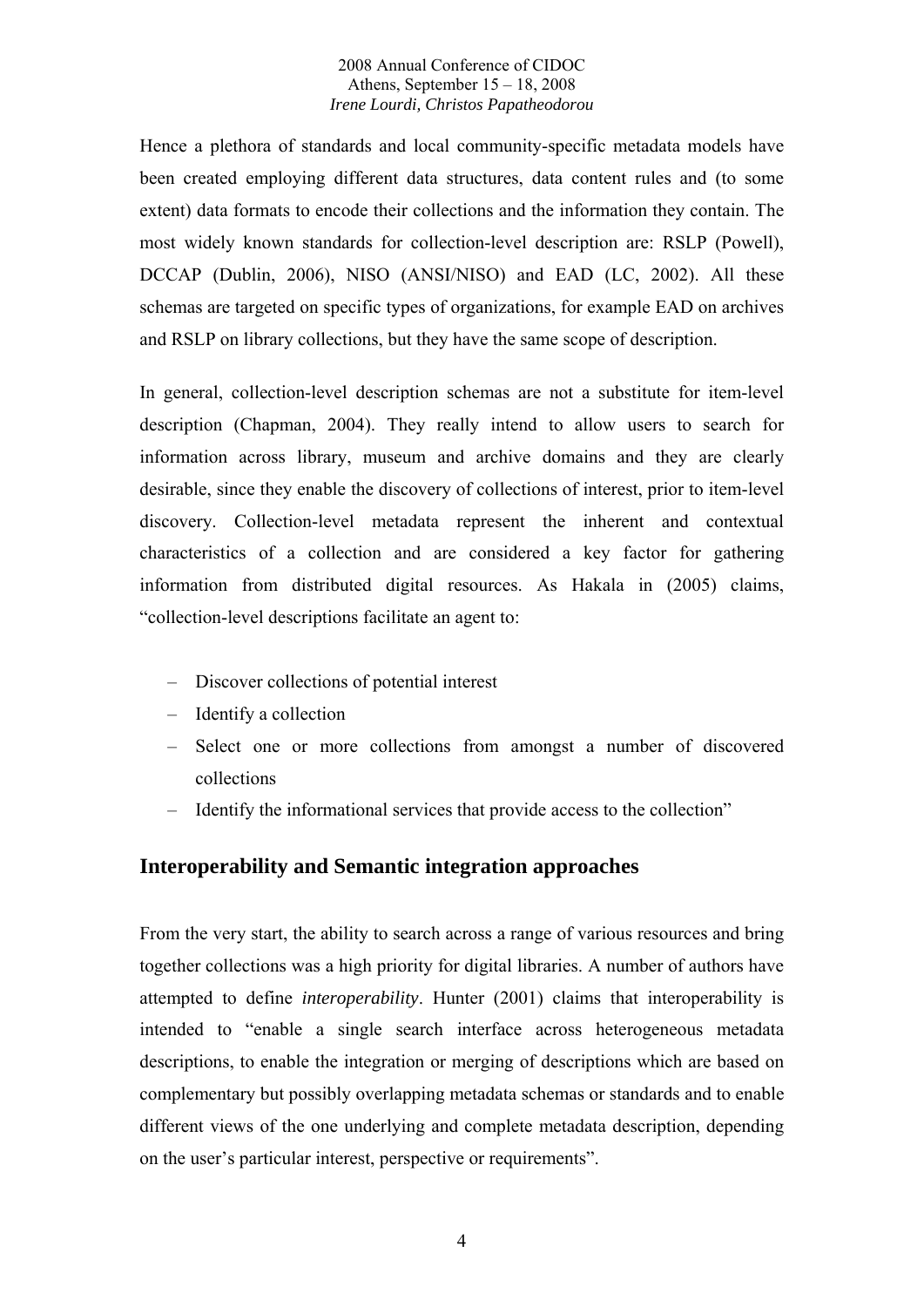A widely used method for metadata interoperability is *crosswalks* between various metadata schemas. Many papers have been written for metadata mappings and crosswalks. A very significant paper, that delineates the general issues involved in the harmonization of metadata standards and in the development of crosswalks between related metadata standards, is of the National Information Standards Organization (NISO) called "Issues in crosswalking content metadata standards" (Pierre, 1998). Further, a good discussion of crosswalking issues can be found in the paper of Mary Woodley (2000). Another good reference guide for metadata mappings is available by the MIT Libraries (2007) and the UK Office for Library and Information Networking (Day 1996).

Recently research interests are moving to *semantic integration* of heterogeneous resources, focusing especially on the cultural heritage domain, for which there exist many and complex metadata schemas. According to Cruz and Xiao (2005), "semantic integration defines and uses conceptual representations of the data and their relationships in order to eliminate possible heterogeneities", meaning that in the diverse digital environment, semantic integration reveals and makes machine understandable the rich semantics of the resources, facilitating information integration. Efforts, that have been made to develop semantic approaches for data integration and are valuable to be referred, are: the project of Knowledge Sharing Effort (Darpa, 1990) and Knowledge-based Integration (Nam et al. 2002). In (Tous, 2006), a model-mapping approach is applied to represent instances of XML and XML Schema in RDF. The described architecture proposes a semantic XPath processor that acts over an RDF mapping of XML and is fed with an unlimited set of XML schemas and/or RDFS/OWL ontologies.

In many of these approaches the mapping effectiveness has not yet been examined for really complex data structures like metadata schemas. In (Amann et al. 2001) a mechanism for the cultural information sources integration is proposed. The authors map pieces of information contained in XML fragments to domain specific ontologies, such as CIDOC, defining (1) a mapping language that describes the resources by a set of rules relating XPath location paths to the concepts and roles of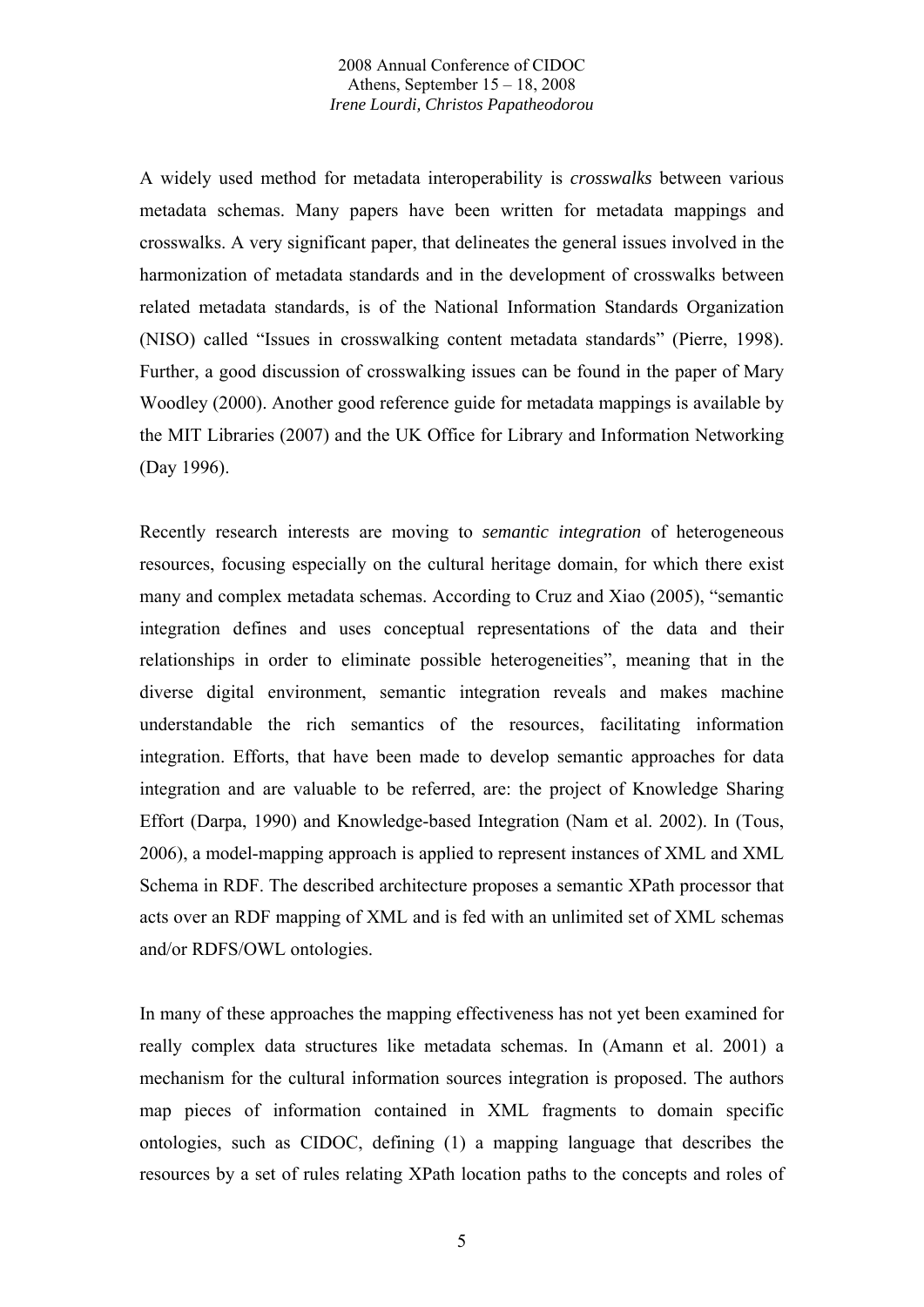an ontology, and (2) a query rewriting algorithm for translating user queries into queries expressed in an XML query language, which are send for evaluation to XML sources.

According to (Hong et al. 2005), "physically combining data into a single system may be impossible for technical, organizational or economic reasons". Thus he proposes the utilization of a typical mediation system, which will act as a single interface for users. A mediation schema could be consider the CIDOC/CRM, which in (Crofts 2003) acts as the global schema allowing the gathering of all the necessary cultural information in a suitable form for further reasoning. Nevertheless, there are quite many works referring in mapping data schemas to CIDOC/CRM that try to enable the exchange and sharing of heterogeneous sources both within and between cultural institutions. Most of them can be found in the official site of CIDOC/CRM<sup>1</sup>. For instance, Hunter (2002) presents an effort that combines MPEG-7 with CIDOC/CRM into a single ontology aiming to describe and manipulate cultural multimedia resources. In this case, CIDOC/CRM is extended by MPEG-7 components, to gain multimedia metadata manipulation capabilities. Further, Doerr (2000) presents a mapping of the Dublin Core Metadata Element Set to the CIDOC/CRM, while this paper extends and refines the mapping presented in (Kakali et. al. 2007) focusing on the crosswalk between DCCAP and CIDOC/CRM.

## **The rationale of the proposed crosswalk**

According to Doerr and LeBoeuf (2007) "*Core ontologies describing the semantics of metadata schemata are the most effective tool to drive global schema and information integration, and provide a more robust, scalable solution than tailored 'cross-walks' between individual schemata*". Hence, instead of mapping various metadata schemas with each other, the authors propose to map them to core ontology.

In our approach the integration of collection-level metadata requires the development of crosswalks from the various schemas to CIDOC/CRM ontology. In this context

<sup>&</sup>lt;u>.</u> 1 CIDOC CRM Special Interest Group, Working Group of CIDOC. CIDOC CRM Mappings, Specializations and Data Examples/ http://cidoc.ics.forth.gr/crm\_mappings.html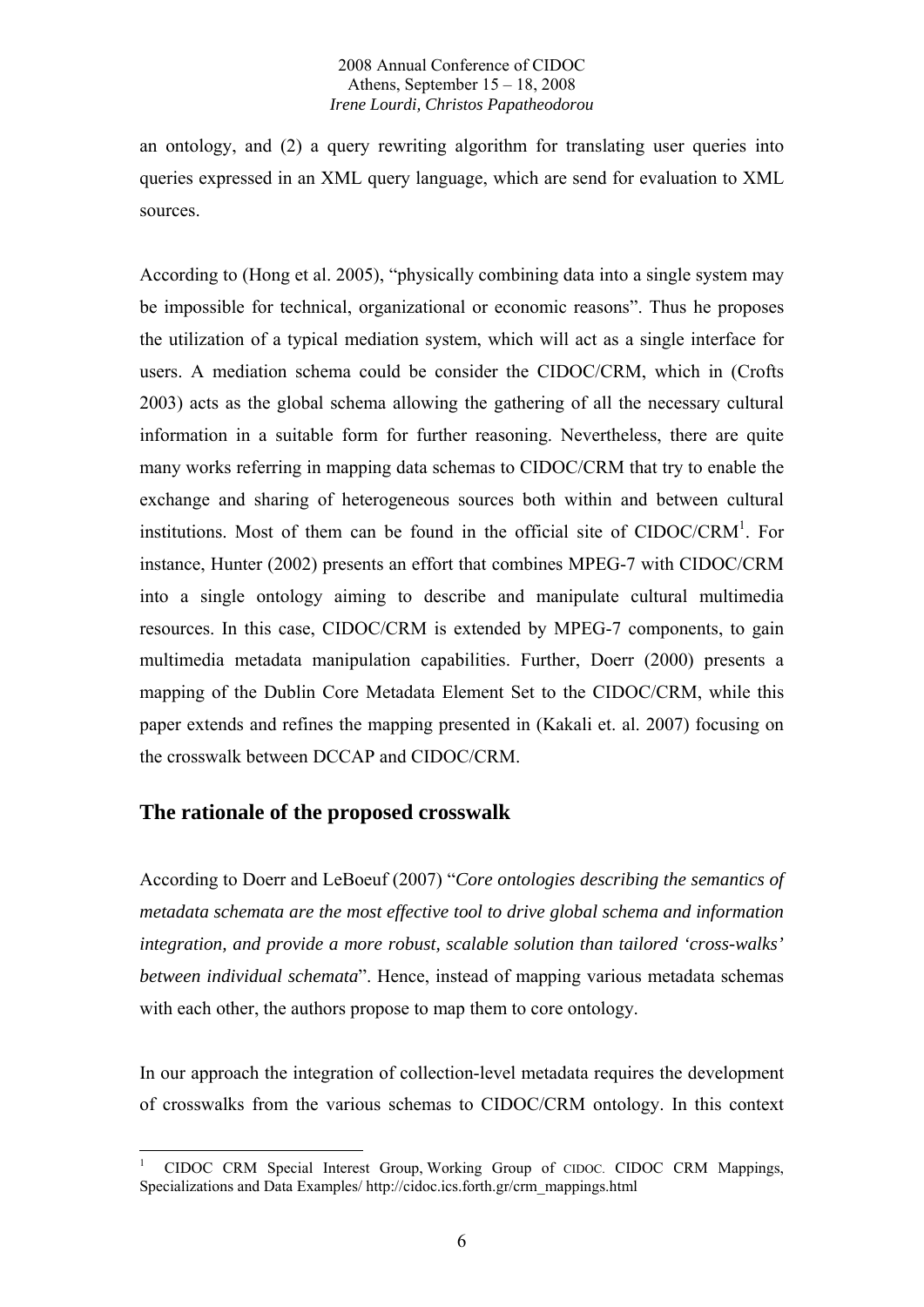CIDOC/CRM has been selected as the mediating schema because it defines the complex interrelationships that exist between objects, actors, events, places and other concepts in the cultural heritage field. The value of CIDOC/CRM becomes apparent when it is used as the basis for data transfer and exchange between different systems, schemas and semantics (Crofts 2003). CIDOC/CRM could serve as a virtual global schema and has the capability to integrate complementary information from more restricted schemata (Doerr, 2006). On the other side DCCAP was chosen as the first collection-level schema to be mapped to CIDOC/CRM, since it is based on a widely accepted metadata set that facilitates information discovery and is applied for interoperability reasons by many communities. The challenge to facilitate a sufficiently expressive model for extracting information from collection-level descriptions led us to the effort of harmonizing conceptualizations from relevant domains.

## **CIDOC/CRM: REPRESENTING A CULTURAL HERITAGE COLLECTION**

The CIDOC Conceptual Reference Model (CRM) has been developed since 1996 under the auspices of the International Committee on Documentation (CIDOC) of the International Council for Museums (ICOM) Documentation Standards Working Group. It is a core ontology aiming to integrate the concepts of cultural heritage documentation and facilitate the controlled exchange of the information between various memory institutions like archives, libraries and museums. Its main characteristic is that the descriptions do not focus on the objects but on the events that connect people, material and immaterial things in space-time (Doerr, 2006). The usage of CIDOC/CRM ontology enhances accessibility to museum-related information and knowledge and provides an important information standard and reference model for Semantic Web initiatives.

CIDOC/CRM ontology consists of 81 classes and 132 unique properties. Each class is identified by numbers preceded by the letter "E" (classes are referred to as "Entities"), and are named using noun phrases (nominal groups) using title case (initial capitals). For example, the class E39 is named "Actor". Each property has a domain and range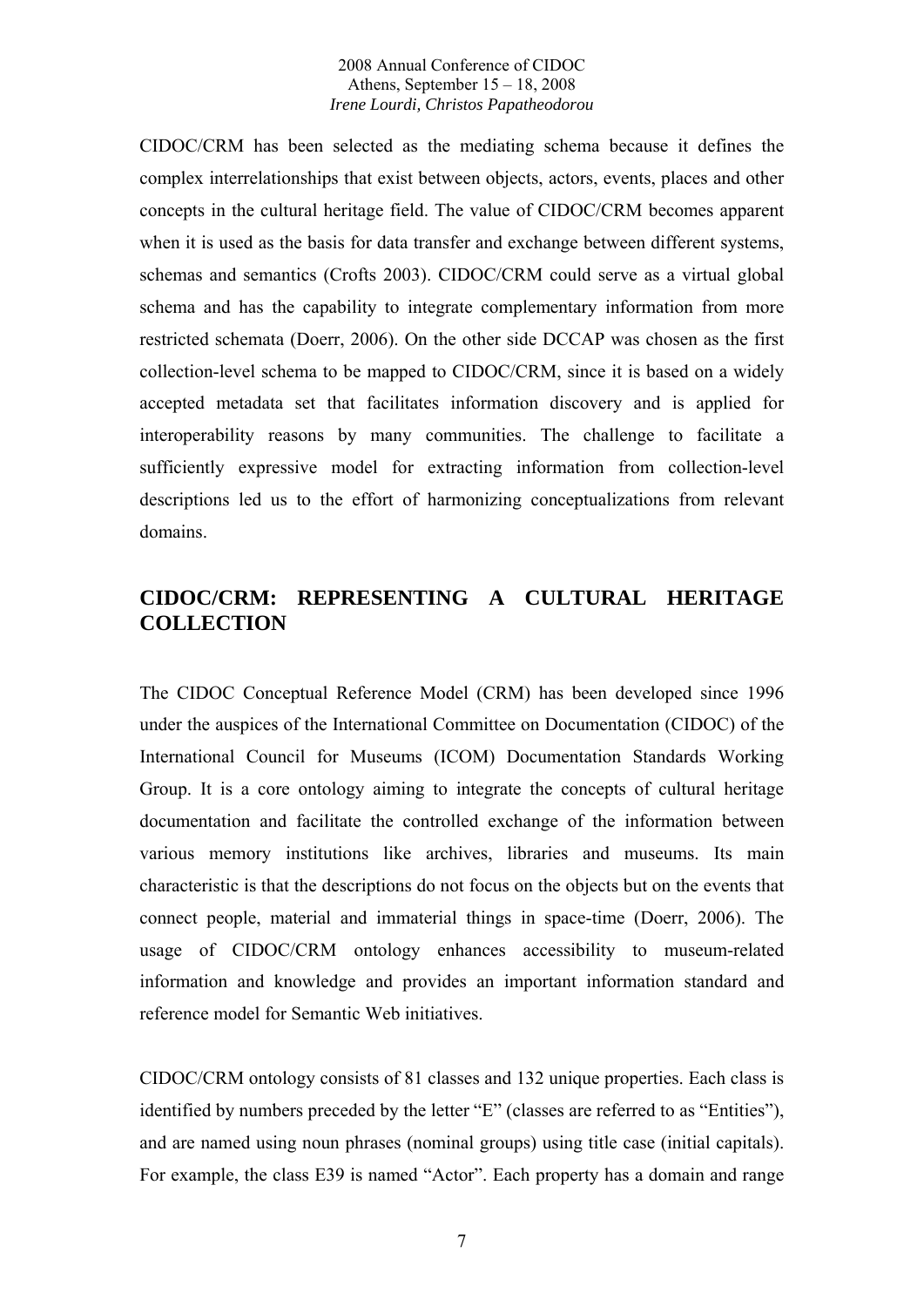class is considered symmetric and is identified by numbers preceded by the letter "P" and named using verbal phrases in lower case. In general terms, the CIDOC/CRM classes and property hierarchies have the ability to describe various kind of information, like: a) Identification, Acquisition and ownership information, b) Physical movement, location and relocation information, c) Physical attributes and features and d) Historical events: both real world events, as well as the events which occur in the life cycle of a resource, and those events which are depicted in the visual information objects.

| <b>General characteristics</b>                                                                                                     |                                                                                                                                    |  |
|------------------------------------------------------------------------------------------------------------------------------------|------------------------------------------------------------------------------------------------------------------------------------|--|
| <b>Collection Name</b>                                                                                                             | E78(Collection)- P102 has title (is title of)- E35(Title)                                                                          |  |
| Collection Identifier                                                                                                              | E78(Collection)- P47 is identified by-E42(Object identifier)                                                                       |  |
| <b>Collection Size</b>                                                                                                             | E78(Collection)- P57 has number of parts- E60(Number)                                                                              |  |
| Location                                                                                                                           | E78(Collection)- P53 has former or current location (is former or<br>current location of)-E53(Place)                               |  |
|                                                                                                                                    | E78(Collection)- P25 moved (moved by)- E9(Move)- P26 moved to<br>(was destination of)- E53(Place)                                  |  |
| Rights held over collection                                                                                                        | E78(Collection)- P104 is subject to-E30(Right)                                                                                     |  |
| General notes                                                                                                                      | E78(Collection)- P3 has note-E62(String)                                                                                           |  |
| Description                                                                                                                        | E78(Collection)- P62 depicts (is depicted by)- E1(CRM Entity)                                                                      |  |
| Associated object                                                                                                                  | E78(Collection)-P130 shows features of-E70(Thing)                                                                                  |  |
| Associated publication                                                                                                             | E78(Collection)-P67 refers to (is referred to by)- E73(Information<br>Object)                                                      |  |
| Persons related with the collection<br>In CIDOC/CRM ontology persons are presented with the class E39 Person. This class comprises |                                                                                                                                    |  |
|                                                                                                                                    | people, either individually or in groups, who perform intentional actions for which they can be held                               |  |
|                                                                                                                                    | responsible. Therefore persons can only be described through the Activity to which they participate.                               |  |
| Curator                                                                                                                            | E78(Collection)- P109 has current or former curator (is current or<br>former curator of)- E39(Actor)                               |  |
| Owner                                                                                                                              | E78(Collection)- P52(has current owner/is current owner)-<br>E39(Actor)                                                            |  |
| Keeper                                                                                                                             | E78(Collection)- P49 has former or current keeper (is former or<br>current keeper of)- E39(Actor)                                  |  |
| Person/body<br>responsible<br>for<br>transfers                                                                                     | E78(Collection)- P25 moved (moved by)- E9(Move)- P14 carried<br>out by (performed)- E39(Actor)                                     |  |
| Person/body<br>responsible<br>for<br>destructions                                                                                  | E78(Collection)-<br>P13<br>destroyed<br>(was<br>destroyed<br>$by$ -<br>E6(Destruction)- P14 carried out by (performed)- E39(Actor) |  |
| The Events that have affected the collection                                                                                       |                                                                                                                                    |  |
| <b>Curation Activity</b>                                                                                                           | E78(Collection)- P147 curated (was curated by)- E87(Curation<br>Activity)                                                          |  |
| <b>Acquisition Event</b>                                                                                                           | E78(Collection)- P24 transferred title of (change ownership<br>through)-E8(Acquisition)                                            |  |
| Move                                                                                                                               | E78(Collection)- P25 moved (moved by)- E9(Move)                                                                                    |  |
| Transfer of Custody                                                                                                                | E78(Collection)- P30 transferred custody of (custody transferred                                                                   |  |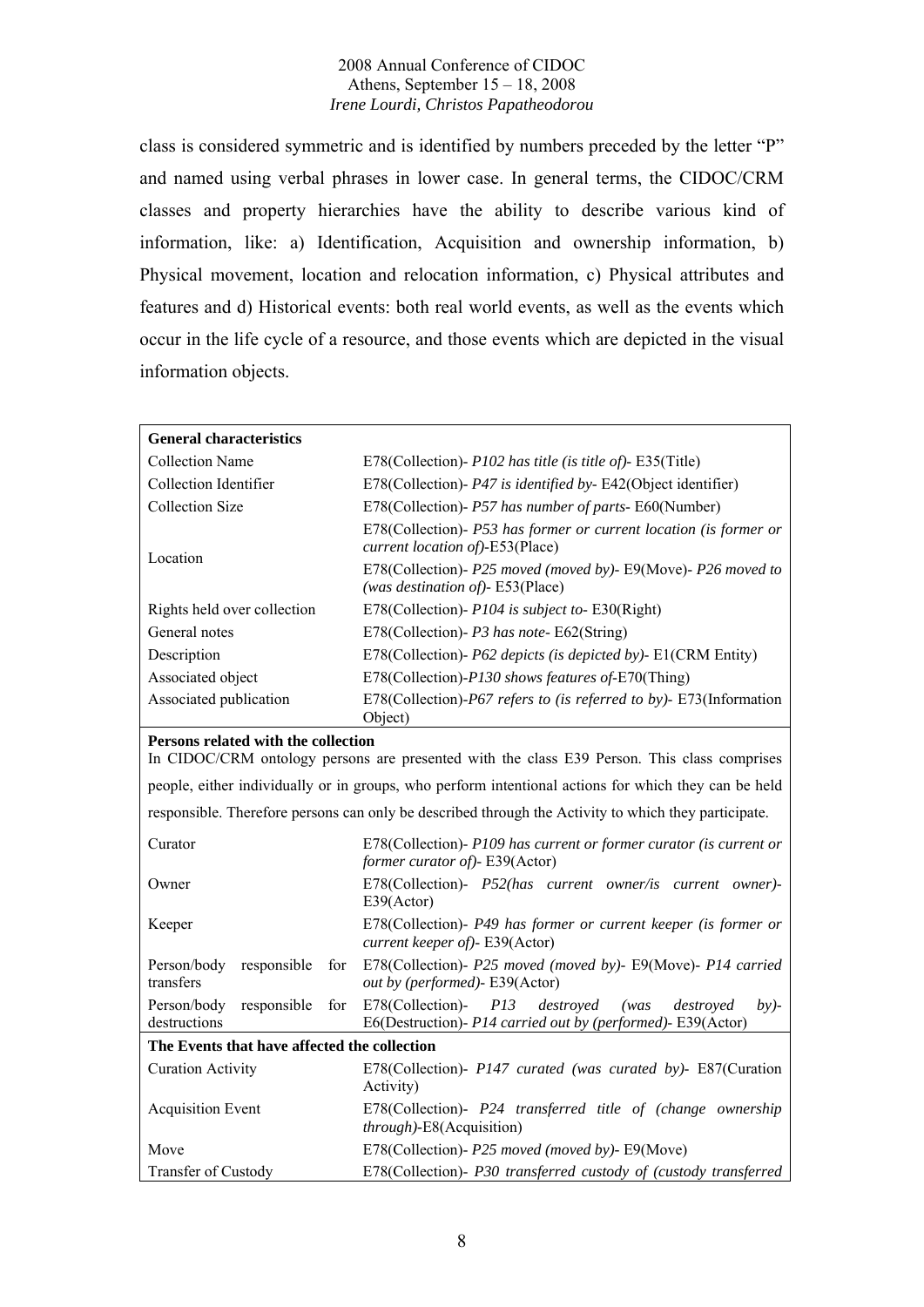|                                                                                                                                             | <i>through</i> )-E10(Transfer of Custody)                                                           |  |
|---------------------------------------------------------------------------------------------------------------------------------------------|-----------------------------------------------------------------------------------------------------|--|
| End of Existence                                                                                                                            | E78(Collection)- P93 took out of existence (was taken out of<br>existence by)-E64(End of Existence) |  |
| Items or parts of the collections<br>A collection, as it is said above, contains aggregations of physical items. Usually a collection-level |                                                                                                     |  |
| description does not intend to cover the description of containing objects, but gives an integrated                                         |                                                                                                     |  |
| picture of the collection. If it is necessary to give more details about the collection components the                                      |                                                                                                     |  |
| corresponding path is: E78(Collection)-P46 is composed of (forms part of)-E18 Physical Thing                                                |                                                                                                     |  |

Table 1. CIDOC entities defined for E78 Collection

The term "cultural heritage collections" refers to any materials collected by museums, as defined in the ICOM statutes (ICOM 1946–2001). The collection entity in CIDOC/CRM is presented by the class "E78 Collection", which is a subclass of "E24 Physical Man-Made Thing" and according to the definition "*it comprises aggregations of physical items that are assembled and maintained ("curated" and "preserved," in museological terminology) by one or more instances of "E39 Actor" over time for a specific purpose and audience, and according to a particular collection development plan*". A collection can be treated and described like a separate cultural object, for which CIDOC/CRM covers the historical, geographical and theoretical context information.

To model cultural heritage collections using CIDOC/CRM, we firstly create all the possible CIDOC/CRM paths in which the "E78 Collection" class participates either as domain or range. A CIDOC/CRM path has been clearly defined according to (Kondylakis et al. 2006) as a triple of the form *class-property-class* (*c-p-c*), such that the clases of the triple correspond to the property's domain and range. For example, consider the CIDOC/CRM path E78(Collection) - *P47 is identified* - E42(Object identifier). This path denotes the unique identifier of the described Collection.

In general terms, a collection is characterized by the following issues: a) the persons related with the collection, b) the collection's main characteristics (name, identity, location etc.), c) the objects that the collection contains and d) the various events that affected the collection (update, reallocation, etc.). The CIDOC/CRM paths, that express this kind of information, are presented in Table 1.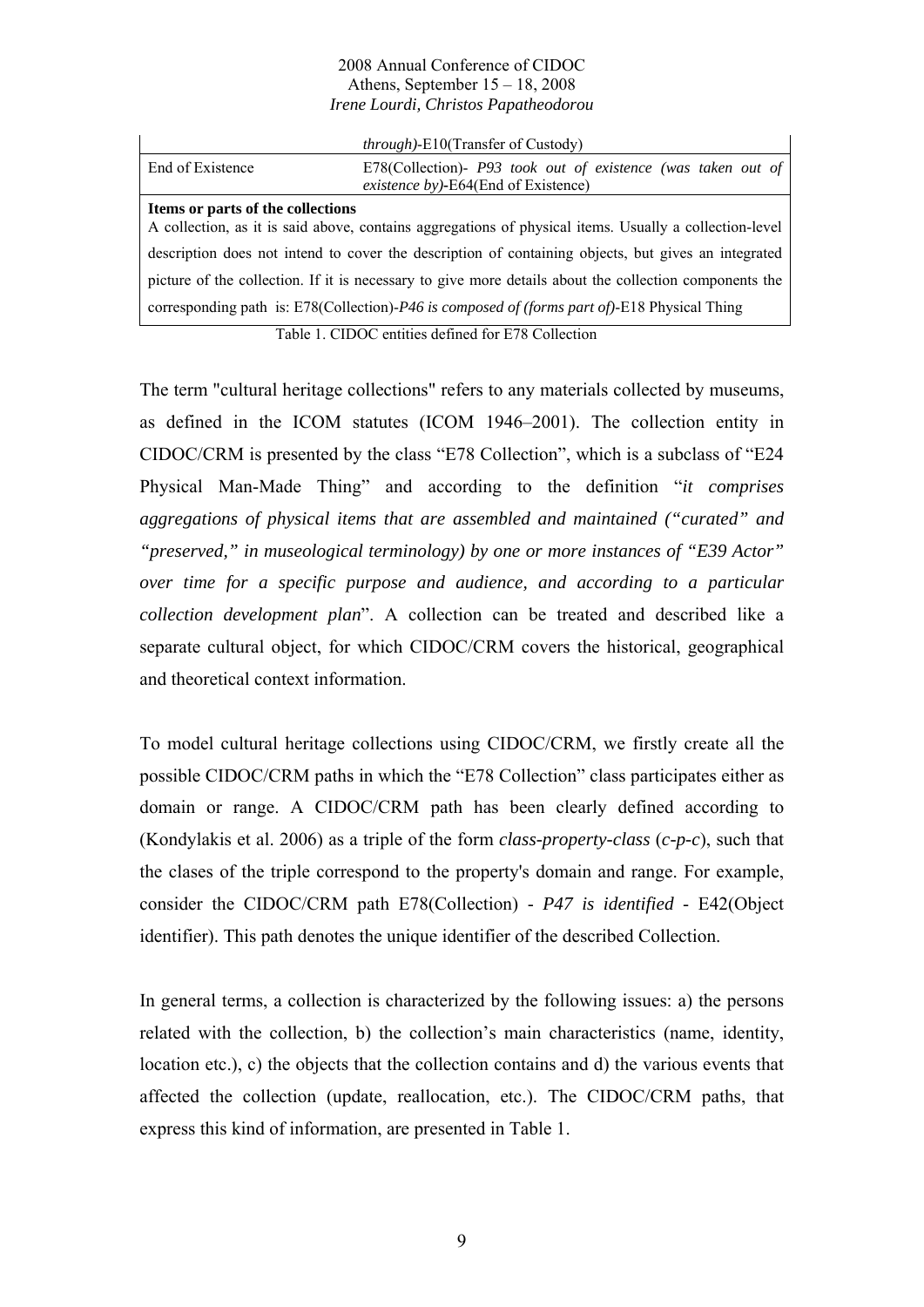# **DUBLIN CORE COLLECTIONS APPLICATION PROFILE DESCRIPTION**

Dublin Core Collections Application Profile (DCCAP) is an application profile for collection-level description. As it is described by the Dublin Core Collection Description Task Group, "*it provides a means of creating simple descriptions of collections suitable for a broad range of collections, as well as simple descriptions of catalogues and indexes*". It is considered to be valuable for extracting a set of core data from a resource and for providing users important information about a collection. A collection can be "*any aggregation of physical or digital items, while a collection description includes a description of one or more collections (aggregations of items) and a description of zero or more catalogues or indices (resources which describe collections)*".

The properties of the application profile are presented analytically in Table 2, remarking that DCCAP is still under development. The application profile is based on Dublin Core (Dublin, 2008) as well as various metadata vocabularies. For this reason the elements in Table 2 are specified by the following namespaces:

The Dublin Core Metadata Element Set, v1.1, with the prefix **dc**

Dublin Core Terms, with the prefix **dcterms**

Dublin Core Type Vocabulary, with the prefix **dcmitype**

MARC Relator Code Properties, with the prefix **marcrel**

Collection Description Terms, with the prefix **cld**

Collection Description Type Vocabulary Terms, with the prefix **cdtype** 

| <b>Property name</b>                     |                                                           |  |  |
|------------------------------------------|-----------------------------------------------------------|--|--|
| Collection Identifier (dc: identifier)   | Accrual Method (dcterms:accrualMethod)                    |  |  |
| Title (dc:title)                         | Sub-Collection (dcterms:hasPart)                          |  |  |
| Alternative Title (dcterms: alternative) | Super-Collection (dcterms:isPartOf)                       |  |  |
| Description (dcterms: abstract)          | Custodial History (dcterms: provenance)                   |  |  |
| Type (dc:type)                           | Collection<br>Associated<br>(cld:associatedCollection)    |  |  |
| Size (dcterms: extent)                   | Publication<br>Associated<br>$(determin: isReference By)$ |  |  |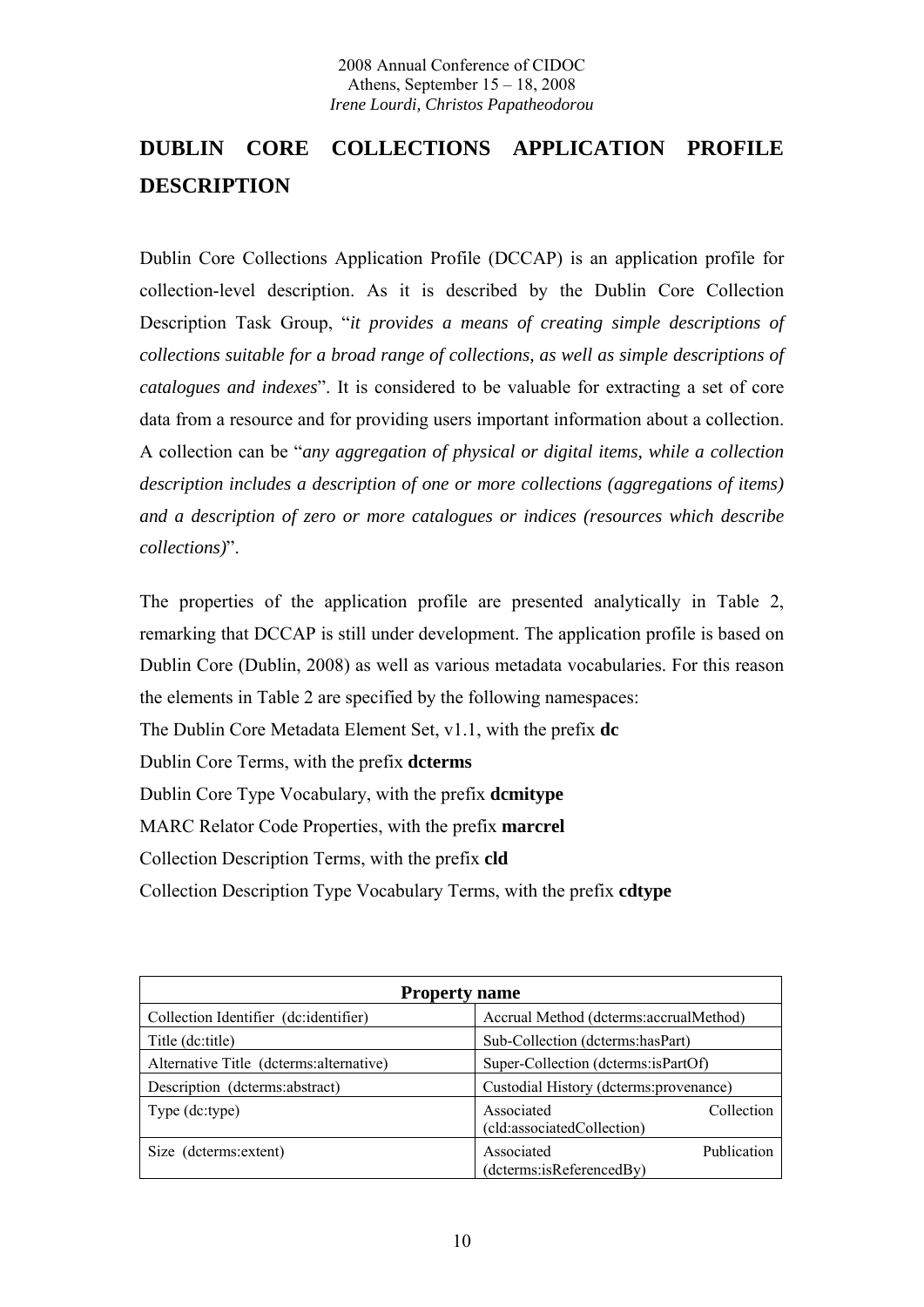| Language (dc:language)                             | Spatial Coverage (dcterms: spatial)                            |
|----------------------------------------------------|----------------------------------------------------------------|
| Item Type (cld:itemType)                           | Temporal Coverage (dcterms: temporal)                          |
| Item Format (cld:itemFormat)                       | Subject (dc:subject)                                           |
| Collector (dc:creator)                             | Collection<br>Accumulated<br><b>Dates</b><br>(dcterms:created) |
| Owner (marcrel:OWN)                                | Catalogue or Index (cld:catalogueOrIndex)                      |
| Rights (dc:rights)                                 | Date Items Created (cld:dateItemsCreated)                      |
| Access Rights (dcterms: access Rights)             | Is Located At (cld:isLocatedAt)                                |
| Audience (dcterms: audience)                       | Is Accessed Via (cld:isAccessedVia)                            |
| Accrual Periodicity (dcterms: accrual Periodicity) | Accrual Policy (determs: accrual Policy)                       |

Table 2. DCCAP elements

## **THE CROSSWALK BETWEEN CIDOC/CRM AND DCCAP**

## **Methodology**

The process of mapping two or more metadata schemas implies a "table that maps the relationships and equivalencies of them", focusing mainly on a simple semantic correspondence between the elements (Dublin 2001). The creation of mapping is an intellectual work done by domain experts and includes the mapping of each element in the source metadata standard to a semantically equivalent element in the target metadata standard (Pierre 1998).

Contrary to the traditional way of mapping two metadata schemas and since in our paper we deal with the mapping of a metadata set to an ontology model, a different methodology is proposed. According to Kondylakis et al. (2006) "*the mapping of two schemas is as a sufficient specification to transformation of each instance of schema 1 into an instance of schema 2 with the same meaning*". A path-oriented methodology is followed for the development of a crosswalk between DCCAP and CIDOC/CRM, meaning that the ontology paths are mapped to the equivalent metadata paths and vice versa. We remind that we define a CIDOC/CRM path as a triple of the form *classproperty-class* (*c-p-c*), such that the classes of the triple correspond to the property's domain and range. Accordingly a DCCAP path is defined as follows: the DCCAP record is linked with a sequence of DCCAP properties. For example, the path DCCAP->cld:IsAccessedVia denotes that there is an electronic service for accessing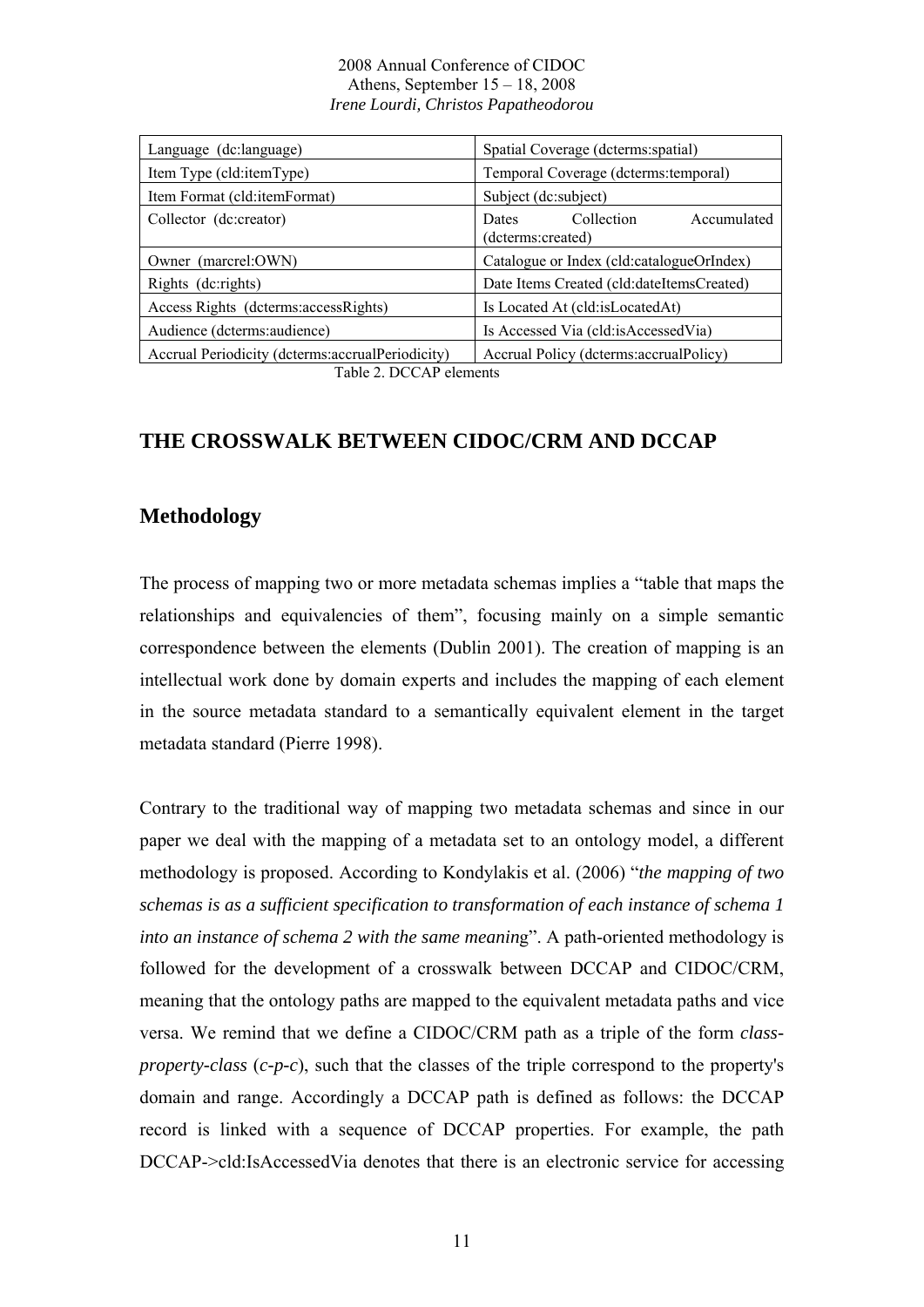the collection. Hence, we have to map all the DCCAP paths to semantic equivalent CIDOC/CRM paths and vice versa.

One of the main issues of the proposed crosswalk is the strictly event-aware character of CIDOC/CRM. In particular some classes cannot be associated directly to other classes through a property, but can associated only via the mediation of a sequence of one or more event or activity classes. For instance in Table 1 it is shown that the person/body responsible for the destructions of the objects of a collection (which is mapped to the class E39-Actor), should be associated with the collection class (E78- Collection) through the path E78(Collection)- *P13 destroyed (was destroyed by)*- E6(Destruction)- *P14 carried out by (performed)*- E39(Actor). Thus the crosswalk should express the DCCAP paths to complex CIDOC/CRM paths consisting of sequences of intermediate activities and/or events. For example the path DCCAP-> Accumulation Date range corresponds to the CIDOC/CRM path E78(Collection)- *P108*(*has produced/was produced by)*-E12(Production Event)-*P4(has time span/is time span of)*-E52(Time Span).

## **Snapshots of the crosswalk**

The creation of a crosswalk requires the definition of: a) the mapping between the Source Domain and the Target Domain, b) the mapping between the Source Range and the Target Range, c) the proper Source Path, d) the proper Target Path, e) the mapping between Source Path and Target Path and f) in some cases, the combination of paths sharing the same instances (Kondylakis et al., 2006).

In the following figures 1 and 3 we present two examples of mapping DCCAP paths to CIDOC/CRM paths, demonstrating the main philosophy of the crosswalk. As source domain is considered the DC.Type "Collection" and as a target domain the CIDOC/CRM entity "E78 Collection".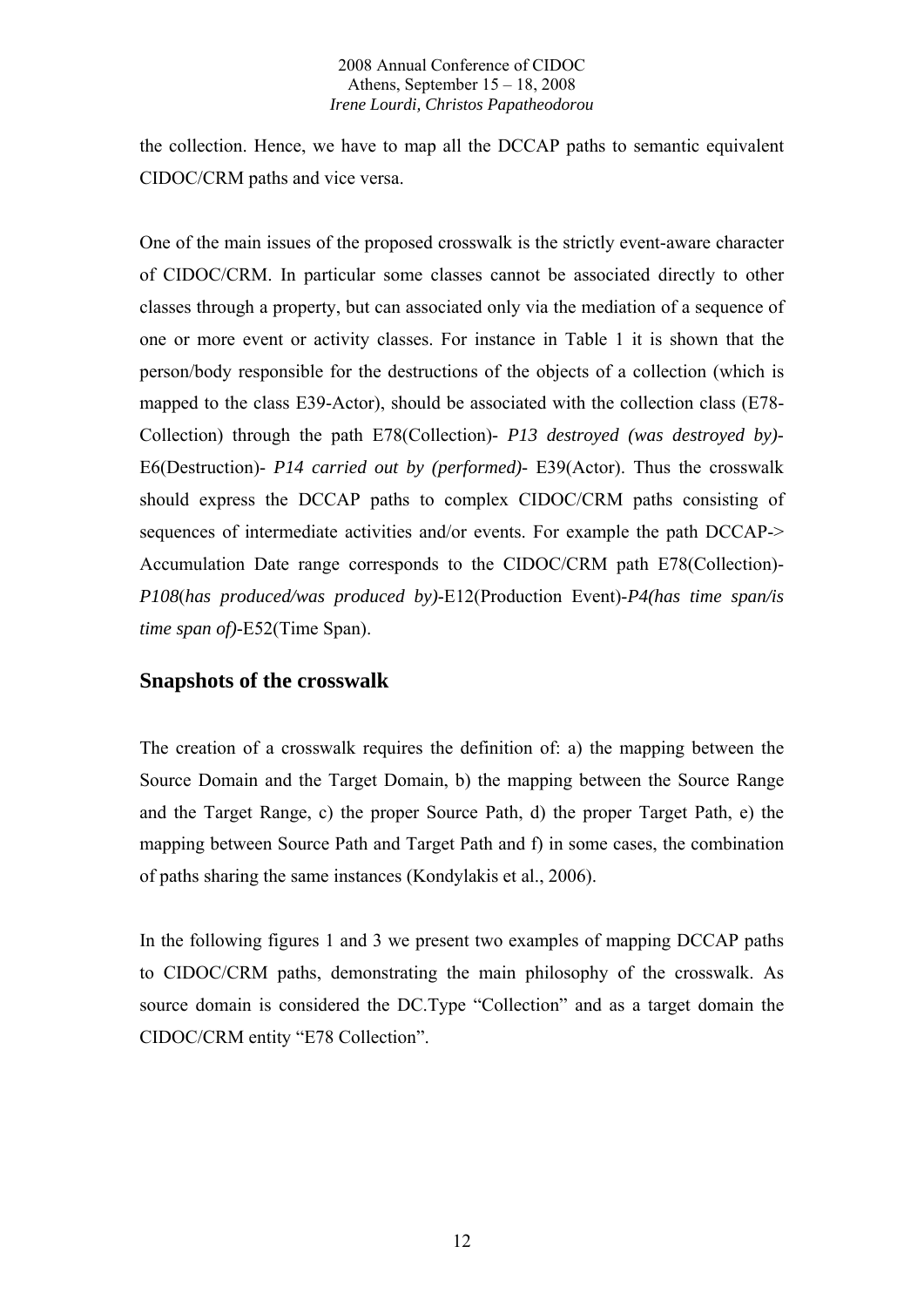

Figure1. Mapping the collection title to CIDOC/CRM

In figure 1 we present the mapping of two DCCAP paths to CIDOC/CRM . Firstly the path DCCAP->dc:title, that corresponds to the CIDOC/CRM path Ε78(Collection)- *P102(has title)*-E35(Title) and also the path DCCAP->dcterms:alternative that corresponds to the same path but expanded by adding the path E35(Title)-*P139(has alternative form)*-E41(Appelation).

Figure 2 presents an XML implementation of the above mentioned mapping of the path DCCAP->dc:title to a CIDOC/CRM path, based on the XML DTD proposed in (Kondylakis et al., 2006). The DTD presupposes the definition of the source and target domains, which are correspondingly the DCCAP for the source and E78 (Collection) for the target. Each *<link\_map>* element describes the mapping of a pair of paths, which belong to different schemas. In particular in this element the source and target ranges are defined which are dc:title and E35 (Title) correspondingly, while the element <path\_map> defines the mapping between the source and target paths.

| xml version="1.0" encoding="UTF-8"?                                                 |
|-------------------------------------------------------------------------------------|
| mapping SYSTEM "C:\Documents and Settings\eirini\Desktop\crm_mapping.dtd"           |
| $<$ mapping $>$                                                                     |
| $<$ map $>$                                                                         |
| <domain_map></domain_map>                                                           |
| <src domain="">DCCAP</src>                                                          |
| $\le$ src_domain_condition>If DC.Type = DCT collection $\le$ /src_domain_condition> |
| <target domain="">E78 Collection</target>                                           |
| <target condition="" domain=""></target>                                            |
|                                                                                     |
| <combined_links joined_on="x2"></combined_links>                                    |
| <link map=""/>                                                                      |
| <range_map></range_map>                                                             |
| <src_range>DC.Title</src_range>                                                     |
| <src_range_condition></src_range_condition>                                         |
| <target_range>E35 Title</target_range>                                              |
| <target_range_condition></target_range_condition>                                   |
| $\alpha$ range map                                                                  |
| <path_map></path_map>                                                               |
| <src_path_condition></src_path_condition>                                           |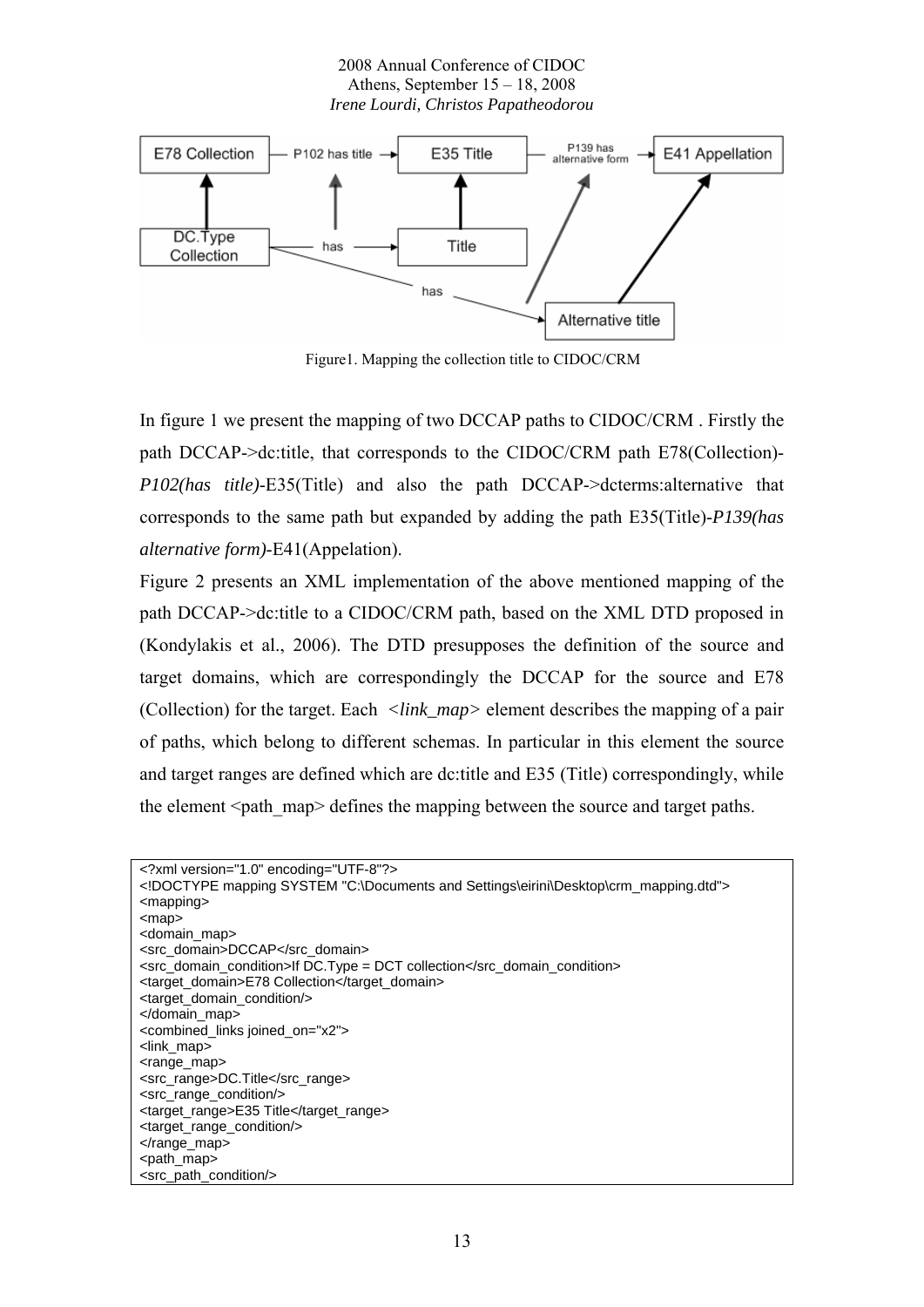| <src_path>has</src_path>                                 |
|----------------------------------------------------------|
| <target_path_condition></target_path_condition>          |
| <target_path></target_path>                              |
| <internal link="">P102 has title</internal>              |
| $\lt$ /target_path>                                      |
|                                                          |
|                                                          |
| <link_map></link_map>                                    |
| <range_map></range_map>                                  |
| <src_range>DC.TitleAlternative</src_range>               |
| <src_range_condition></src_range_condition>              |
| <target_range>E41 Appelation</target_range>              |
| <target_range_condition></target_range_condition>        |
|                                                          |
| <path_map></path_map>                                    |
| <src_path_condition></src_path_condition>                |
| <src_path>has</src_path>                                 |
| <target_path_condition></target_path_condition>          |
| <target_path></target_path>                              |
| <internal_link>P132 has alternative form</internal_link> |
|                                                          |
|                                                          |
|                                                          |
|                                                          |
|                                                          |
|                                                          |

Figure2. A snapshot of the XML syntax of the crosswalk

Figure 3 describes the mapping of the DCCAP path DCCAP->marcel:OWN. This path corresponds to two equivalent CIDOC/CRM paths interlinked with an IsA relation: (a) E78(Collection)-*P24(transferred title of/changed ownership through)*- E8(Acquisition Event)-P14(carried out by/performed)- E39(Actor) and (b) the abbreviated form E78(Collection)-*P52(has current owner/is current owner)*- E39(Actor). In the case of the existence of more details about the collection owner, the CIDOC/CRM path: E78(Collection)-*P51 has former or current owner (is former or current owner of)*-E39(Actor)-*P76 has contact point (provides access to)*- E51(Contact Point) corresponds to the path DCCAP->cld:isAccessedVia, since the owner is considered to be the person or institution that holds the collection and allows the access to it for the audience.

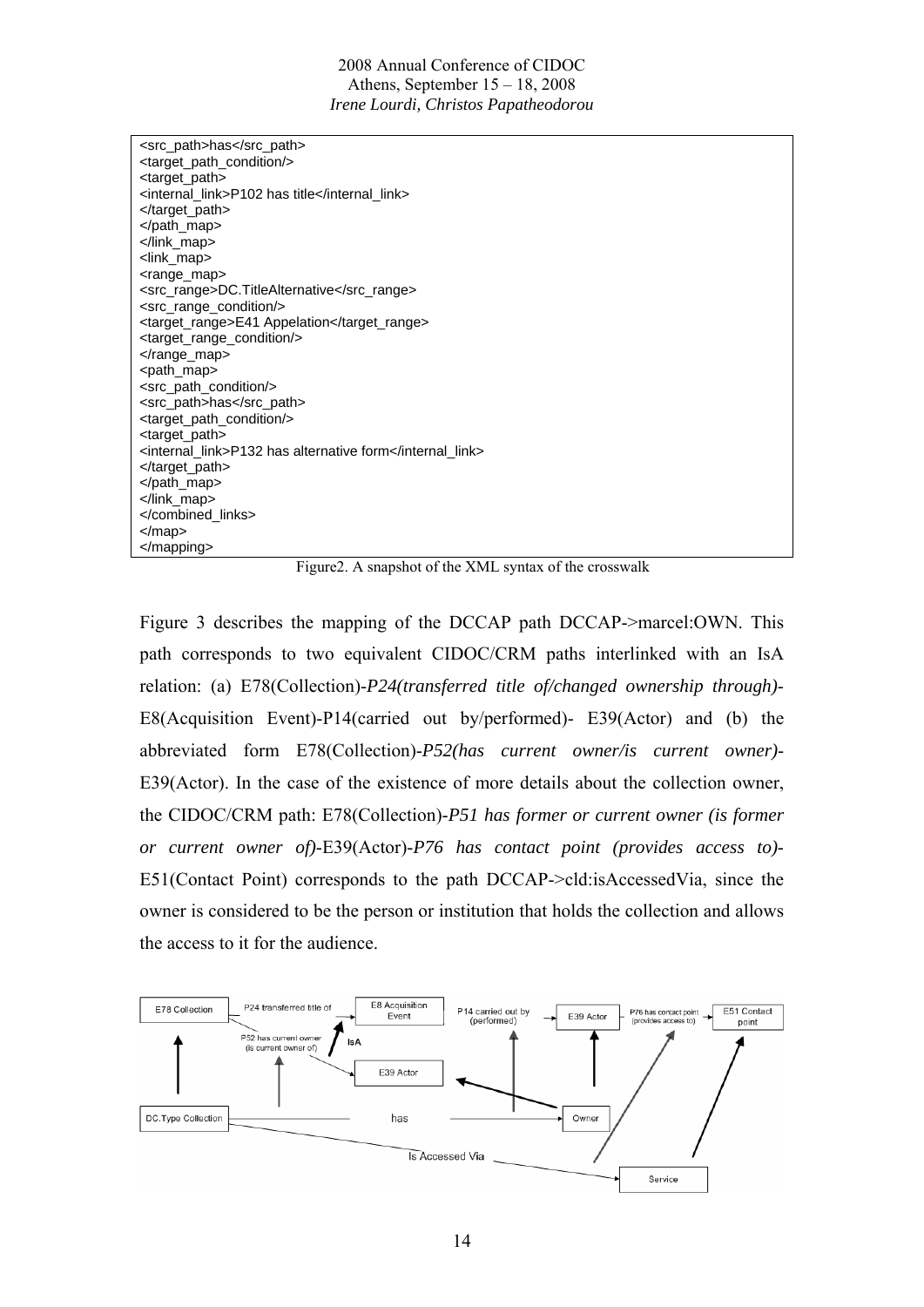Figure 3. Mapping the collection owner to CIDOC/CRM

# **CONCLUSIONS**

Metadata interoperability in cultural heritage domain is one of the main issues in the digital environment, due to the existing plethora of digital collections. In this paper we proposed a crosswalk between CIDOC/CRM and DCCAP (and vice versa) as a part of an integration mechanism that provides unified access to collection-level information. The most important prerequisite in this effort was to model cultural heritage collections as CIDOC/CRM paths. The main finding of the crosswalk development process is that many CIDOC/CRM paths that describe events taken place in the lifecycle of a collection, could not be mapped as DCCAP paths, since DCCAP does not provide relevant paths for them. For instance the CIDOC path: E78(Collection)-*P25 moved (moved by)*-E9(Move), that denotes the transfer of a physical object like the collection to another place, does not correspond to any path of the application profile. This phenomenon is quite reasonable since CIDOC/CRM is a rich ontology with general semantics related with cultural objects and covers all the facets of the life of a physical object. A significant conclusion is that core ontologies provide rich semantics and therefore should be preferred as mediating schemas.

The crosswalk between the two schemas adopts a path – oriented approach. In general, the followed methodology reveals explicitly all the concepts and activities related to cultural heritage collections lifecycle and therefore it is able to integrate a variety of cultural heritage application profiles.

## **REFERENCES**

Gill T., Miller P. (2002), Re-inventing the Wheel? Standards, Interoperability and Digital Cultural Content. *D-Lib Magazine*, 8/1.

Dempsey L. (2000), Scientific, Industrial, and Cultural Heritage: a shared approach. A research framework for digital libraries, museums and archives. *Ariadne*, 22. Available from http://www.ariadne.ac.uk/issue22/dempsey/; accessed 18 May 2008.

Dublin Core Collection Description Task Group. (2006), *Dublin Core Collections Application Profile (DCCAP)*, Available from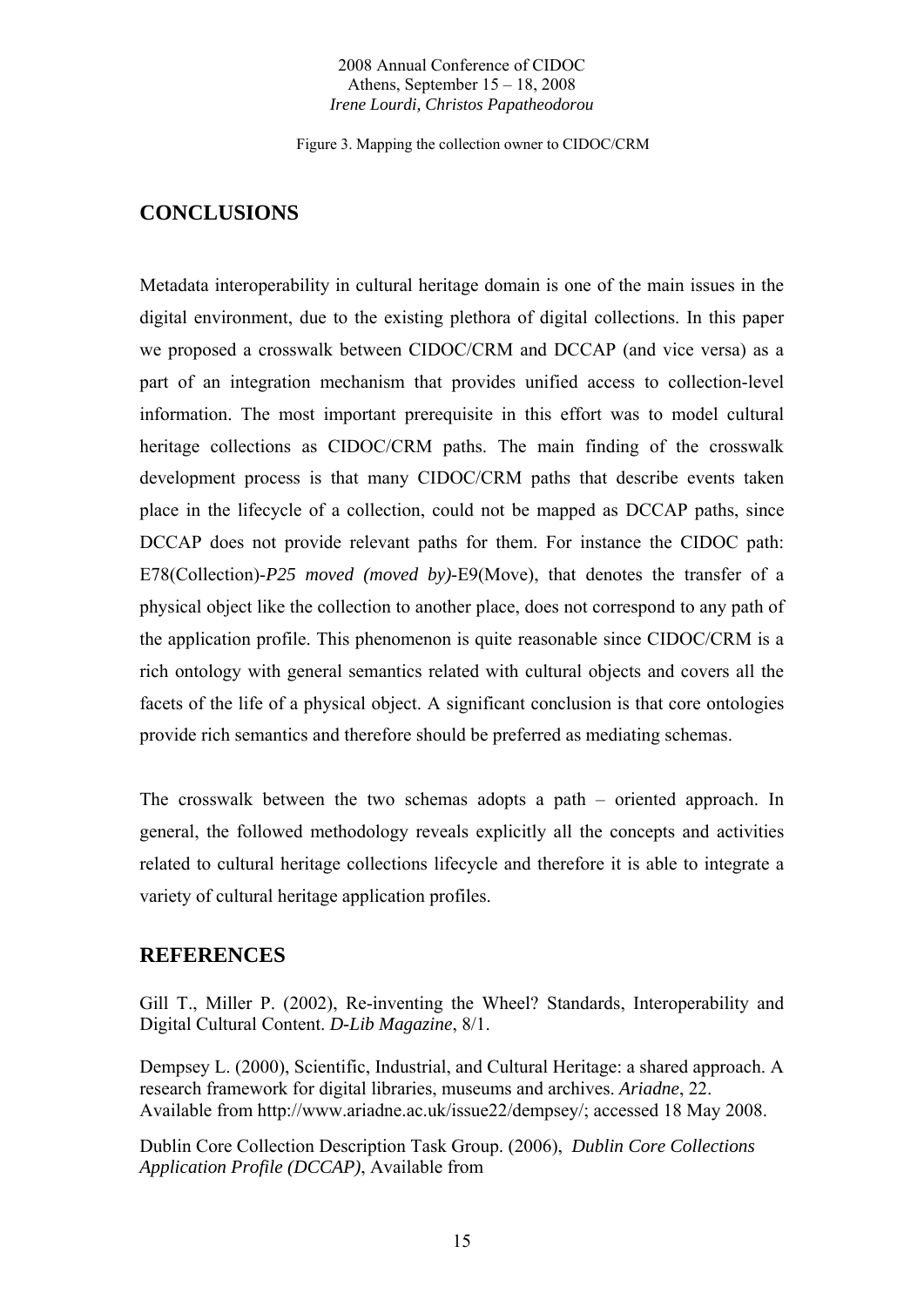http://www.dublincore.org/groups/collections/collection-application-profile/; accessed 18 May 2008.

ICOM/CIDOC Documentation Standards Group AND CIDOC CRM Special Interest Group. (2006), *Definition of the CIDOC Conceptual Reference Model,* Available from http://cidoc.ics.forth.gr/; accessed 18 May 2008.

Gill, T. (2004), Building semantic bridges between museums, libraries and archives: the CIDOC Conceptual Reference Model. *First Monday*, 9/5. Available from http://www.firstmonday.org/Issues/issue9\_5/gill/; accessed 18 May 2008.

Powell, A., *RSLP Collection Description Schema: Collection Description Schema*, Available from http://www.ukoln.ac.uk/metadata/rslp/schema/; accessed 18 May 2008.

ANSI/NISO. *Z39.91 - 200x Collection Description Specification – DSFTU*, Available from http://www.niso.org/topics/ccm/ccmstandards/; accessed 18 May 2008.

LC. (2002), *Encoded Archival Description, Version 2002*, Library of Congress. Available from http://www.loc.gov/ead/; accessed 18 May 2008.

Chapman A. (2004), Collection-level Description: joining up the domains. *Journal of the Society of Archivists*, 25/ 2, pp. 149-155.

Hakala, J. (2005). Collection mapping: models and standards for international cooperation. *In Proceedings of the International Seminar on Collection Mapping*, Helsinki, Finland.

Hunter J. (2001), MetaNet — A Metadata Term Thesaurus to Enable Semantic Interoperability Between Metadata Domains. *Journal of Digital Information*, 1/8. Available from http://jodi.tamu.edu/Articles/v01/i08/Hunter/; accessed 18 May 2008.

Pierre ST. M. and LaPlant, W. P. Jr. (1998), Issues in Crosswalking Content Metadata Standards, NISO White Papers, Available from

http://www.niso.org/publications/white\_papers/crosswalk/; accessed 18 May 2008.

Woodley M. (2000), Crosswalks: the path to universal access. In: Introduction to metadata: pathways to digital information. Online edition version 2.1. Available from http://www.getty.edu/research/conducting\_research/standards/intrometadata/path.html ; accessed 18 May 2008.

MIT LIBRARIES. (2007), Metadata Reference Guide, http://libraries.mit.edu/guides/subjects/metadata/mappings.html

Day M. (1996), Metadata: Mapping between metadata formats, UKOLN: The UK Office for Library and Information Networking, Available from http://www.ukoln.ac.uk/metadata/interoperability/; accessed 18 May 2008.

Cruz I.F. and Xiao H. (2005), The Role of Ontologies in Data Integration. *Journal of Engineering Intelligent Systems*, 13/4.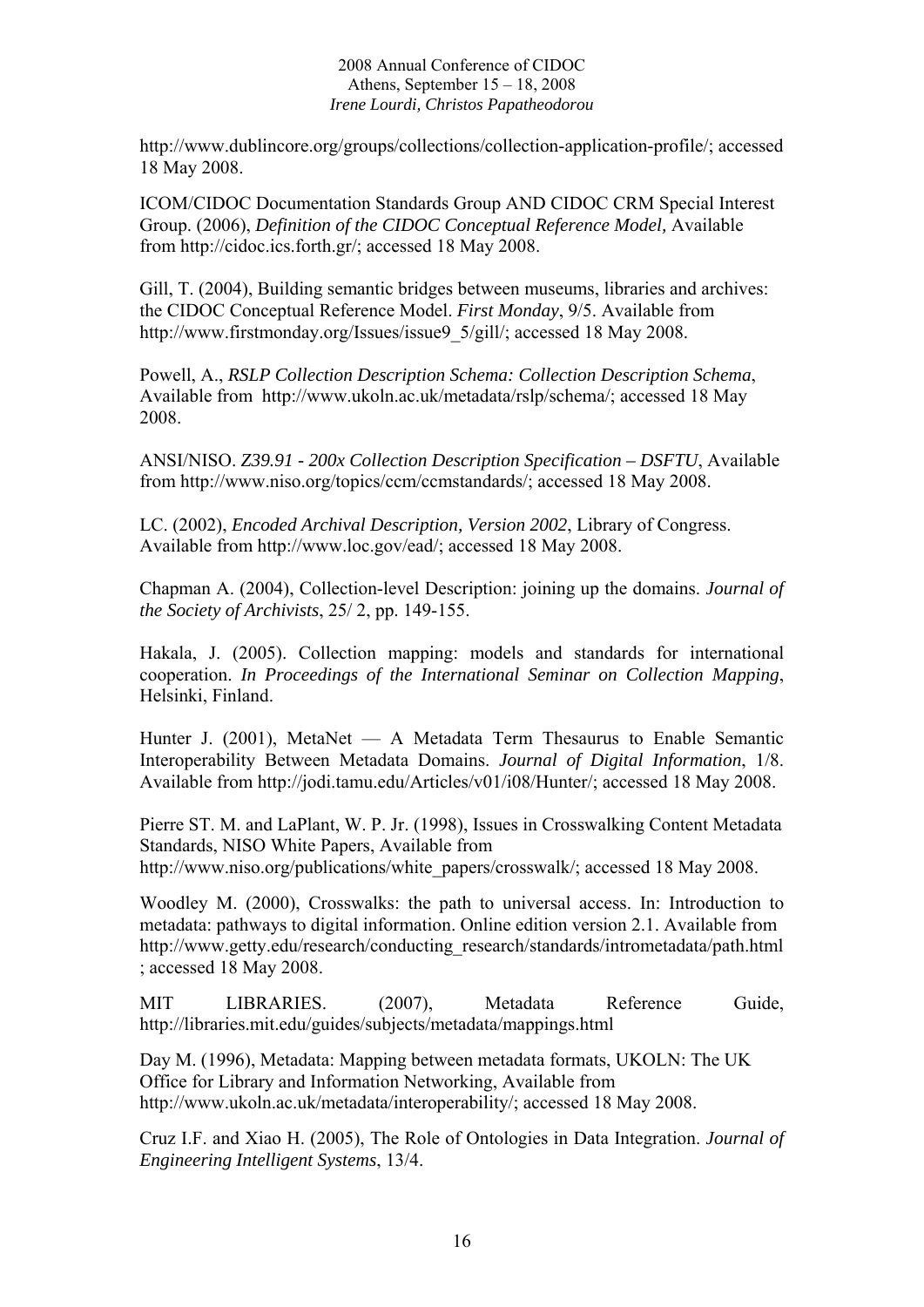DARPA. (1990), *Knowledge Sharing Effort (KSE)*, Defense Advanced Research Projects Agency. Available from http://www-ksl.stanford.edu/knowledge-sharing/; accessed 18 May 2008.

NamY-K., Coguen J., Wang G. (2002). A metadata integration assistant generator for heterogeneous distributed databases. In Robert Meersman and Zahir Tari, (eds.), *Papers from the International Conference on Ontologies, DataBases, and Applications of Semantics for Large Scale Information Systems*, vol. 2519, pp 1332- 1344.

Tous R. Delgado J. (2006), Contorsion: A Semantic XPath Processor. In Elsevier (eds.), *Electronic Notes in theoretical Computer Science, Papers from the International Workshop on Database Interoperability (InterDB 2005)*, Namur, Belgium, pp. 87-102.

Amann B., Fundulaki I., Scholl M., Beeri C. Vercoustre A. M. (2001), Mapping XML Fragments to Community Web Ontologies. In Giansalvatore Mecca, Jérôme Siméon (eds.), *Proceedings of the Fourth International Workshop on the Web and Databases*, Santa Barbara, California, USA, pp. 97-102.

Hong B., Hongzhe L., Jiehua Y., Hongwei X. (2005), An Ontology-Based Semantic Integration for Digital Museums. In Springer (eds.), *Lecture Notes in Computer Science, Papers from the 6th International Conference on Web-Age Information Management*, Hangzhou, China, pp. 626-631.

Crofts N., Doerr M., Gill T. (2003), The CIDOC Conceptual Reference Model: a Standard for Communicating Cultural Contents. *Cultivate Interactive,* 9. Available from http://www.cultivate-int.org/issue9/chios/; accessed 18 May 2008

Hunter J. (2002), Combining the CIDOC CRM and MPEG-7 to Describe Multimedia in Museums. In D. Bearman and J. Trant (eds.), *Proceedings of the 6<sup>th</sup> International Conference Museums and the Web*, Boston, USA.

Doerr M. (2000), Mapping of the Dublin Core Metadata Element Set to the CIDOC CRM. Technical Report 274, ICS-FORTH, Greece. Available from http://cidoc.ics.forth.gr/crm\_mappings.html; accessed 18 May 2008.

Kakali C., Lourdi I., Stasinopoulou T., Bountouri L., Papatheodorou C., Doerr M., Gergatsoulis M. (2007), Integrating Dublin Core metadata for cultural heritage collections using ontologies. ACM (eds.), *Proceedings of International Conference on Dublin Core and Metadata Applications (DC 2007)*, Singapore, pp. 128-139.

Doerr M., LeBoeuf P. (2007), Modelling Intellectual Processes: The FRBR - CRM Harmonization. *Digital Libraries: Research and Development*, Springer Berlin/ Heidelberg, pp.114-123.

Doerr M. (2006), Increasing the Power of Semantic Interoperability for the European Library, *ERCIM News*, 66, pp. 26-27.